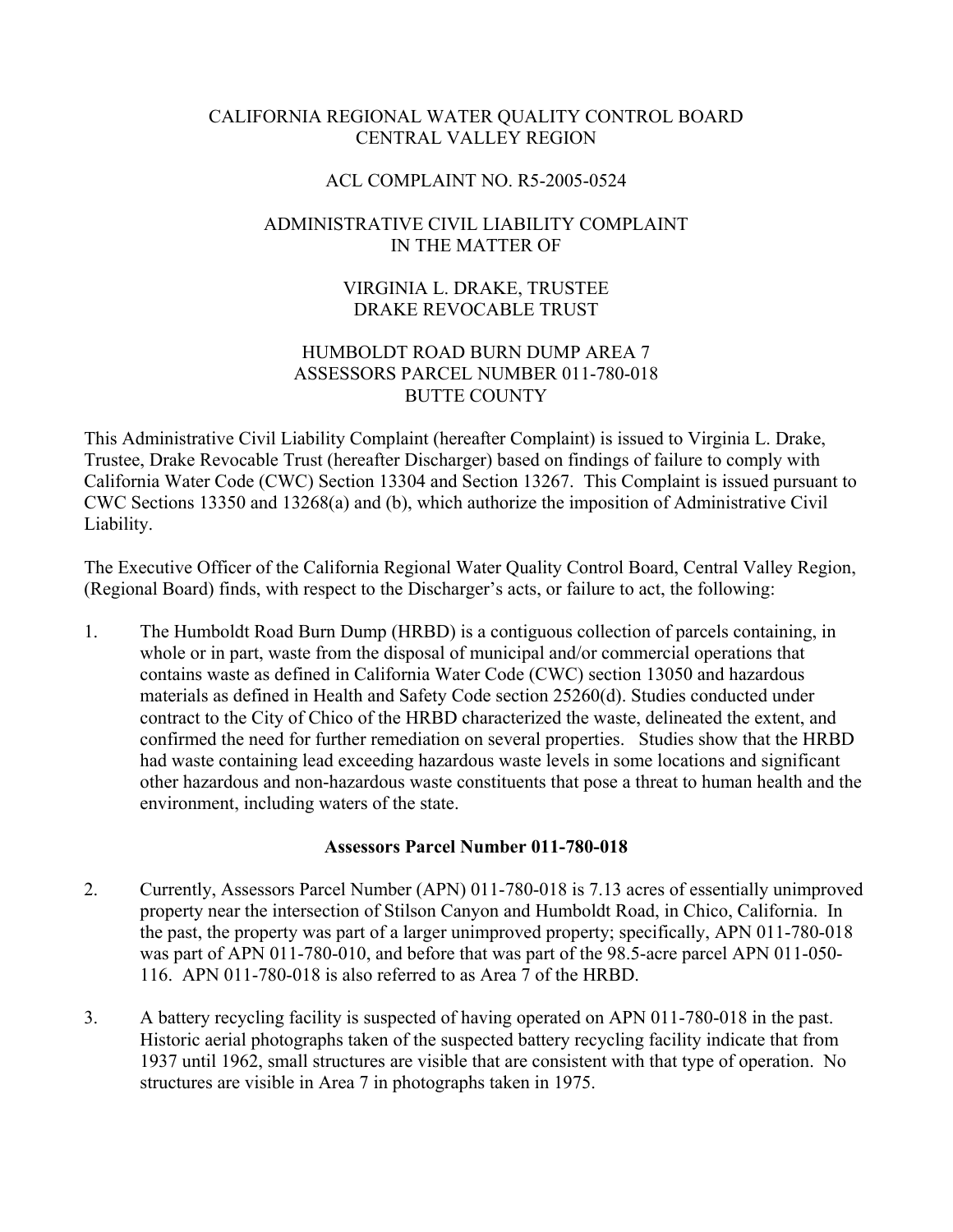- 4. On 23 March 2000, soil samples were collected from Area 7 and the analyses showed the presence of lead at concentrations ranging from 27.9 mg/Kg to 8340 mg/Kg, and pH ranging from 6.05 to 6.88 Units. These constituents constitute waste as defined in CWC section 13050. The Discharger estimates the volume of waste in Area 7 is 500 cubic yards.
- 5. APN 011-780-018 is currently owned by Virginia Drake, the Drake Revocable Trust, Darwin H. Simmons, Nina R. Simmons, James E. Simmons, and the Simmons Family Trust. It was formerly also owned by John D. Drake. On 21 February 2001, John D. Drake deeded his 1/2 interest in the property to himself and Virginia L. Drake as trustees of the Drake Revocable Trust created on 23 January 2001. John D. Drake died on 22 November 2001. The Discharger, through the Drake Revocable Trust established with her deceased husband, John D. Drake, owns an undivided  $\frac{1}{2}$  interest, Darwin H. Simmons and Nina R. Simmons, through the Simmons Family Trust, own an undivided ¼ interest, and James E. Simmons owns an undivided ¼ interest in APN 011-780-018. As described in Findings 2 through 5, the Discharger owns the property and has knowledge of the waste discharge. The City of Chico never owned the property subject to this ACL complaint.
- 6. On 3 March 2003, the Discharger filed civil action in Butte County Superior Court (Case #129127) against Darwin H. Simmons, Nina R. Simmons, and James E. Simmons (hereafter the Simmons) to partition APN 011-780-018 and other properties the Discharger owns with the Simmons. Court action on the case is pending.

### **Previous Enforcement**

- 7. On 3 June 2003, the Regional Board Executive Officer issued Cleanup and Abatement Order No. R5-2003-0707 (the Order), pursuant to California Water Code section 13304, to the reasonably identifiable parties responsible for the waste at the HRBD. The Order defines HRBD by the following parcels and their respective owners: APN 002-180-095 and 011-030-137 (City of Chico); APN 011-030-136, 011-030-138, 011-030-139 (Thomas and Mary Fogarty Revocable Trust); APN 011-030-015 (George Scott Revocable Trust); APN 011-030-016 (Edmond and Julie Johnson); APN 002-180-089 (Donald and Yvonne Mulkey Family Trust); APN 002-180- 084 (Fred and Helen Bartig Family Trust et al.; APN 002-180-086 (Marilyn Adams Revocable Trust et al.); APN 011-780-014 (Simmons Family Trust)(Area 8); APN 011-780-018 (Drake Revocable Trust et al.)(Area 7); APN 002-180-087 and 002-180-088 (Chico Development Corporation); and APN 002-180-083 (Pleasant Valley Assembly of God).
- 8. The Order requires the City of Chico, Thomas and Mary Fogarty Revocable Trust, George Scott Revocable Trust, Edmond and Julie Johnson, Donald and Yvonne Mulkey Family Trust, Fred and Helen Bartig Family Trust et al., Marilyn Adams Revocable Trust et al., Simmons Family Trust, Drake Revocable Trust et al., Chico Development Corporation, Pleasant Valley Assembly of God, County of Butte, and North Valley Disposal Service to investigate, cleanup the waste, and abate the effects of the waste resulting from activities at the HRBD beginning 1 June 2004. The Order does not specify a single responsible party to cleanup the fifteen parcels, but requests each individual named in the Order to submit written notification describing if they wish to maintain the City of Chico as lead responsible party and allow access to their respective properties for the purposes of investigation and cleanup or whether they intend to cleanup their own parcels.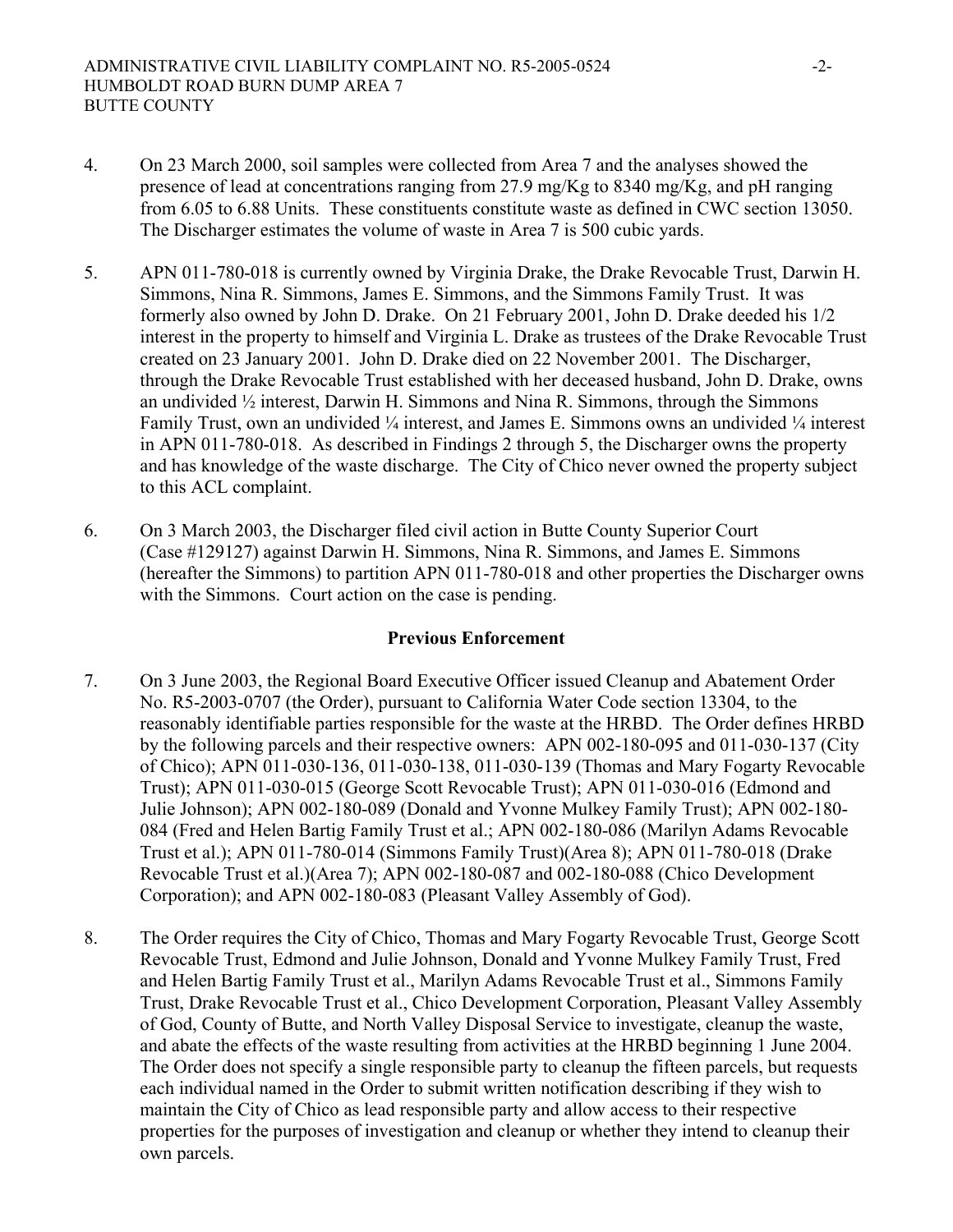- 9. On 13 February 2004, the Discharger submitted to Regional Board staff a notice of intent to submit a separate Remedial Action Plan to comply with the Order without indication of outside assistance or participation. On 15 March 2004, the Discharger submitted a status report committing to clean up the Area 7 waste. Subsequently, the Discharger notified Regional Board and City of Chico staffs of the Discharger's intent to remove the Area 7 waste by summer 2004, if possible.
- 10. On 8 July 2004, the Discharger and other private parties submitted a Final Remedial Action Plan (RAP) for Humboldt Road Private Properties Operational Unit which includes Area 7, APN 011- 780-014 and seven other properties. The approved remedial alternative for Area 7 is excavation and off-site disposal. The RAP proposes a time schedule to submit initial engineering design plans documents by 11 June 2004. On 13 July 2004, Regional Board staff approved the RAP and requested the Discharger submit a Remedial Design and Implementation Plan (RDIP) on or before 13 August 2004. On 28 July 2004, the Discharger notified Regional Board staff that if the Discharger's discussions with the City of Chico were unsuccessful, the Discharger intended to immediately develop and submit an RDIP and initiate permitting to allow remediation work to begin in spring 2005.
- 11. On 10 September 2004, the Discharger notified the Simmons of her intent to manage and obtain all necessary permits to cleanup the Area 7 waste during summer 2005. The Discharger proposed to allocate clean up costs based on the percentage of property ownership described in Finding 6 and committed to keep the total overall cleanup costs to a minimum. The Simmons indicated in writing they would pay the Discharger their fair share of the cleanup costs.
- 12. On 10 March 2005, the Discharger submitted an incomplete Remedial Design and Implementation Plan (RDIP) containing three cleanup alternatives for the Area 7 and Area 8 waste (for Area 8, see ACLC No. R5-2005-0525). The Discharger selected Alternative 3 (truck the 8,000 cubic yards of waste to a Class 1 landfill approximately 300 miles from the site), which is the cleanup alternative with the highest estimated total cost, \$1,400,000. Both Alternative 1 and 2 involved disposal of the waste in disposal sites at the HRBD with an estimated cost of \$200,000.
- 13. On 11 April 2005, the Simmons parties notified the Discharger that they agreed with the plan to cleanup the waste at the lower estimated total cost of \$200,000 (either Alternative 1 or 2). The Discharger did not object to the Simmons cleaning up Area 7 waste at the Simmons' expense. However, on 15 April 2005, the Discharger submitted to Regional Board staff a notice that the Discharger will require unspecified conditions prior to the cleanup. As described in Findings 7 through 13, the Discharger had made clear to the Regional Board that the Discharger had assumed responsibility to cleanup the parcel, was authorized by the Simmons as part owners of the parcel, was in control of the cleanup activities as indicated by contact with permitting agencies, and had the financial ability, in part through an agreement with the Simmons, to cleanup the Area 7 waste.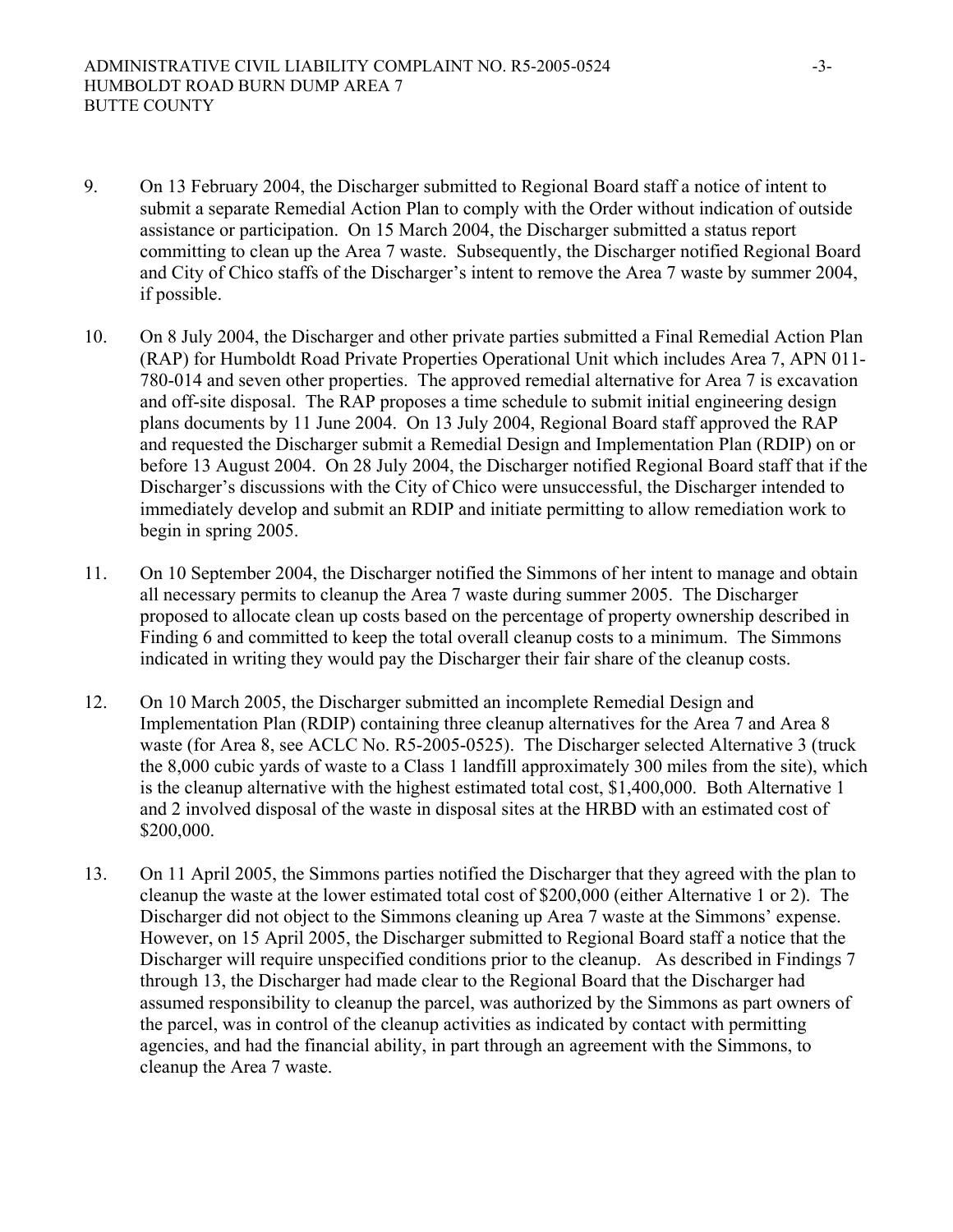#### **Remediation of HRBD Properties**

- 14. Since issuance of the Order, ownership has changed on several properties described in Finding 7. HRBD is currently identified by the following Assessor's Parcel Numbers (APN) and their respective owners: APN 002-180-087, 002-180-088, 002-180-095, 002-180-089, 011-030-015, and 011-030-137 (Chico Redevelopment Agency); APN 011-030-136, 011-030-138, 011-030- 139, and 011-030-016 (Thomas and Mary Fogarty Revocable Trust); APN 002-180-084 and 002-180-086 (Borge Development); APN 002-180-083 (New Urban Builders); APN 011-780- 014 and 011-780-018 (Drake Revocable Trust, Simmons Family Trust, and James E. Simmons). The Thomas and Mary Fogarty Revocable Trust took responsibility to remediate the Fogarty parcels and the Borge Development parcels. The City of Chico took responsibility to remediate the Chico Redevelopment Agency parcels. The New Urban Builders took responsibility to remediate its parcel.
- 15. On 14 July 2004, to comply with the Order, Thomas and Mary Fogarty Revocable Trust began cleanup of two HRBD properties (APN 011-030-138 and 011-030-139). On 10 March 2004, Regional Board staff issued Thomas and Mary Fogarty Revocable Trust a Certificate of Completion, pursuant to HSC section 25260, et seq., for the hazardous materials release site on APN 011-030-139. On 31 May 2005, to comply with the Order, Thomas and Mary Fogarty Revocable Trust and Borge Development began cleanup of five HRBD properties (APN 011- 030-136, 011-030-138, 011-030-016, 002-180-084, and 002-180-086). On 10 August 2005, excavation and removal of HRBD waste from APN 011-030-136, 011-030-138, 011-030-016, 002-180-084, and 002-180-086 was completed. The waste was placed in a consolidation cell, which is regulated pursuant to waste discharge requirements issued by the Regional Board.
- 16. On 1 June 2005, to comply with the Order, Chico Redevelopment Agency began cleanup of six HRBD properties (APN 002-180-087, 002-180-088, 002-180-095, 002-180-089, 011-030-015, and 011-030-137). On 12 August 2005, excavation and removal of HRBD waste from APN 002-180-087, 002-180-088, 002-180-095, 002-180-089, 011-030-015, and 011-030-137 was completed. The waste was placed in a consolidation cell, which is regulated pursuant to waste discharge requirements issued by the Regional Board.
- 17. On 25 July 2005, to comply with the Order, New Urban Builders began cleanup of one HRBD property (APN 002-180-083). On 2 August 2005, excavation and removal of HRBD waste from APN 002-180-083 was completed. The waste was disposed at Norcal Systems, Ostrom Road Class II Landfill, which is regulated pursuant to waste discharge requirement issued by the Regional Board.
- 18. Chico Redevelopment Agency, Thomas and Mary Fogarty Revocable Trust, Borge Development, and New Urban Builders excavated and removed burn dump waste from their respective properties and achieved compliance with the Order, by 12 August 2005.
- 19. On 17 February 2005, the Discharger denied the Chico Redevelopment Agency's request to execute an Agreement for Right of Entry to place, operate or maintain air-monitoring equipment on APN 011-780-014 and APN 011-780-018 during the Chico Redevelopment Agency's remediation of six HRBD properties because the Discharger did not want anything interfering with the summer 2005 cleanup of the two parcels.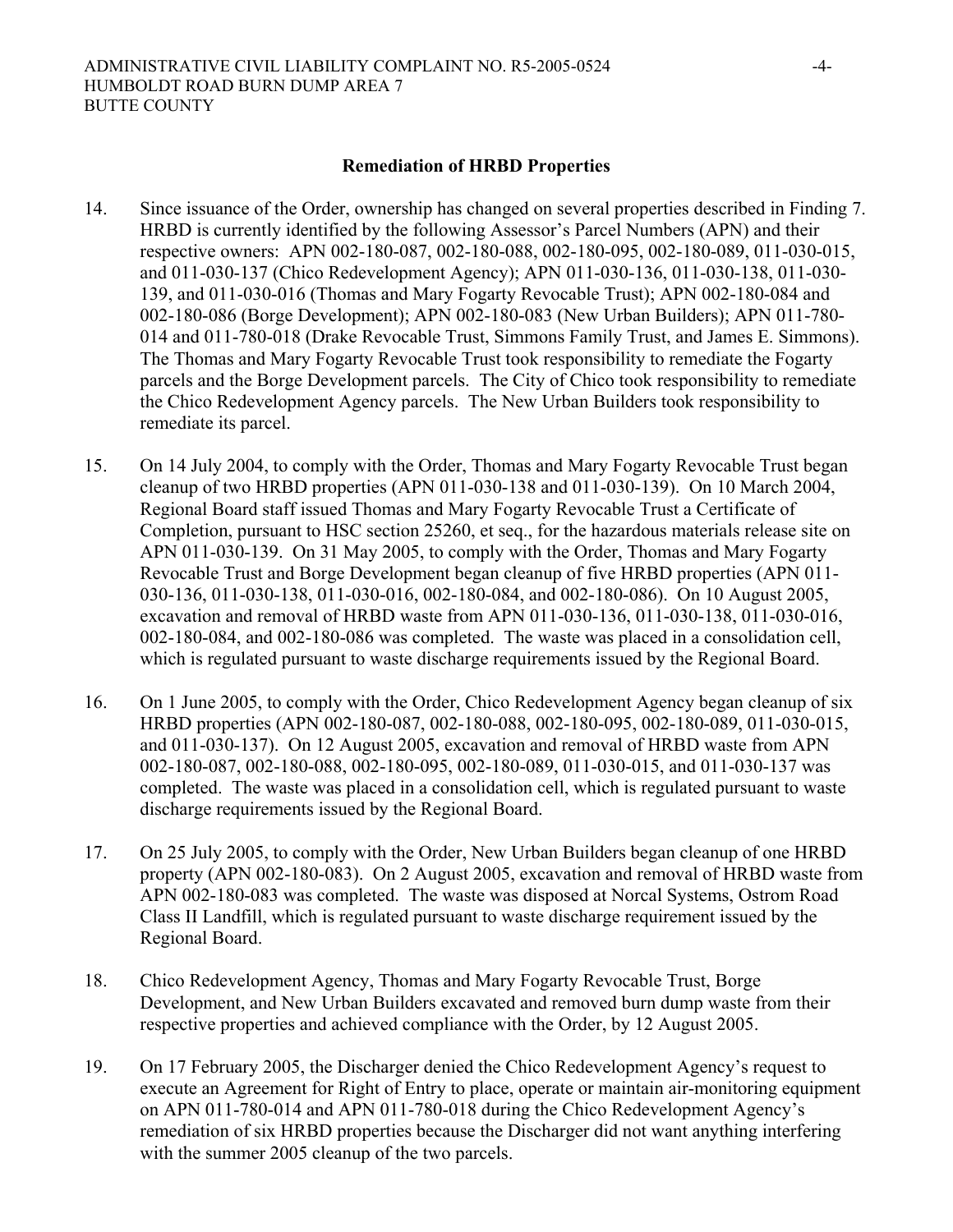- 20. The Chico Redevelopment Agency consolidation cell was not filled to design capacity with waste from the Redevelopment Agency parcels. The Chico Redevelopment Agency consolidation cell had sufficient capacity for the Area 7 waste (the cell also had capacity for Area 8 waste also owned in part by the Discharger) and the Redevelopment Agency had offered the Discharger the opportunity to place the waste from Area 7 and 8 into the cell. The Discharger, however, had failed to secure regulatory permits and agreements necessary for cleanup of the Area 7 and Area 8 waste and had indicated their intent not to choose HRBD as a disposal site. Between 1 and 3 August 2005, approximately 14,000 cubic yards of clean fill was imported and placed in the Chico Redevelopment Agency consolidation cell to reach design grade.
- 21. The City of Chico and Chico Redevelopment Agency do not own APN 011-780-018 and could not remediate the site without permission of the Discharger. The Discharger denied Chico Redevelopment Agency access to APN 011-780-018 and 011-780-014. To comply with the Order, the City of Chico, Chico Redevelopment Agency, Thomas and Mary Fogarty Revocable Trust, Borge Development, and New Urban Builders were not required to excavate and remove Area 7 waste from APN 011-780-018.

### **Discharger Violations**

#### Failure to Obtain Regulatory Permits

- 22. The Cleanup and Abatement Order included Required Action 17, which requires the Discharger obtain all local and state permits and access agreements to fulfill the requirements of the Order prior to beginning the work. On 28 July 2004, the Discharger notified Regional Board staff of her intent to secure regulatory permits necessary to cleanup the Area 7 waste.
- 23. On 21 December 2004, the Discharger submitted an incomplete application for Authority to Construct with Butte County Air Quality Management District (BCAQMD). The Discharger did not complete the application. Subsequently, the Discharger notified BCAQMD staff to halt the project.
- 24. On 28 March 2005, Regional Board staff provided the Discharger a list of five regulatory permits, the required compliance date for cleanup to begin in accordance with the Discharger's construction schedule, and requested the Discharger submit copies of each complete permit application by 1 May 2005.
- 25. On 15 April 2005, the Regional Board Executive Officer required the Discharger, Simmons Family Trust, and James E. Simmons, submit pursuant to CWC section 13267 a technical report and time schedule, by 20 April 2005, describing each regulatory agency permit or authorization necessary for work to begin on Area 7, APN 011-780-014, the date they intend to apply for each permit or authorization, and the date they anticipated receiving the permit or authorization.
- 26. In response, the Discharger indicated that consultants were obtained to initiate two regulatory permits; however, the Discharger subsequently notified these consultants to halt the project. The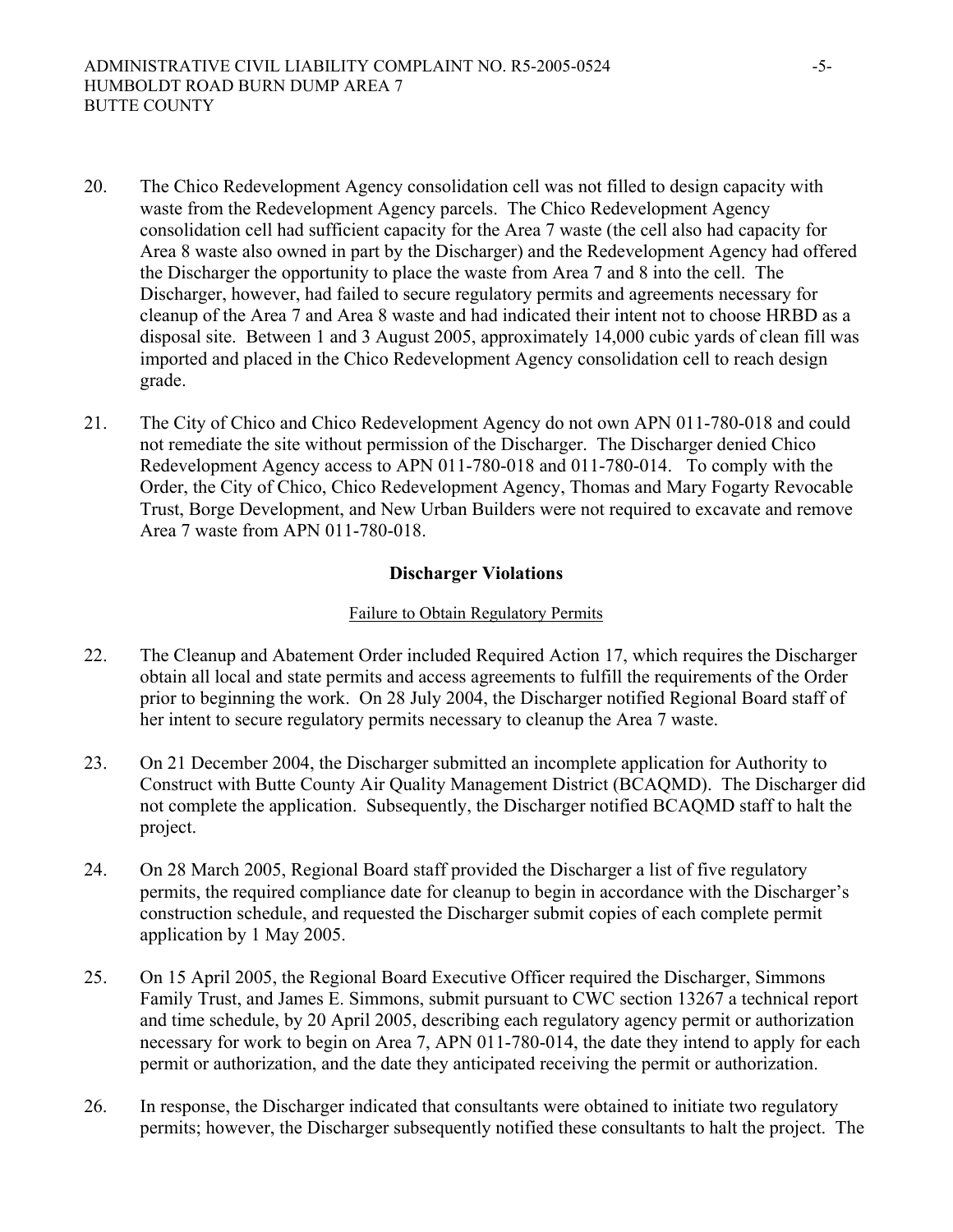Discharger failed to submit the technical report by 20 April 2005 (see Finding 25) and copies of each complete permit application by 1 May 2005.

#### Failure to Implement Clean Up

- 27. The Cleanup and Abatement Order includes Required Action 7, which requires the Discharger to submit, by 1 April 2004, 100 percent design plans and specifications for implementation of the Remedial Action Plan (RAP). Following the Regional Board Executive Officer's approval of the Discharger's RAP, on 13 July 2004, Regional Board staff requested the Discharger submit design plan and specifications (RDIP) on or before 13 August 2004, for implementing the Area 7 cleanup.
- 28. On 28 March 2005, to complete the RDIP, Regional Board staff requested the Discharger submit a revised Confirmation Sampling Plan and Transportation Plan. The Discharger submitted the revised Confirmation Sampling Plan but failed to submit the revised Transportation Plan by 1 May 2005. Therefore, the Discharger failed to complete the RDIP.
- 29. The Cleanup and Abatement Order includes Required Action 3, which requires the Discharger to begin cleanup no later than 1 June 2004. The 28 March 2005 letter provided the Discharger final notice of Regional Board staff's intent to request the Regional Board Executive Officer pursue additional enforcement action if final cleanup of Area 7 waste, APN 011-780-018, is not completed by 15 August 2005. The Discharger failed to cleanup the Area 7 waste.
- 30. On 19 April 2005, the Regional Board Executive Officer required the Discharger, Simmons Family Trust, and James E. Simmons, submit pursuant to CWC section 13267 a technical report, by 1 May 2005, describing the selected off-site disposal alternative for the Area 7 waste and the revised transportation plan developed pursuant to the selected alternative. Since the Discharger indicated full control of the proposed cleanup project, the Simmons did not submit the technical report. The Discharger also failed to submit the technical report.

#### Failure to Comply with other Required Actions

- 31. The Cleanup and Abatement Order includes Required Action 9, which requires the Discharger to submit, on the  $15<sup>th</sup>$  of each month, a status report to describe progress in complying with the Order, explain any problems with compliance or delays in the schedule, and provide and plan for returning the cleanup to compliance with the Order. The Discharger submitted a limited number of monthly status reports from 15 March 2004 though 15 March 2005. The Discharger has failed to submit monthly status reports since 15 April 2005.
- 32. The Cleanup and Abatement Order includes Required Action 11, which requires any individual seeking to clean their parcel outside of an agreement with the City of Chico to act as the overall Responsible Party, to reimburse the Regional Board for reasonable costs associated with oversight of the cleanup of that parcel. On 23 July 2005, the Discharger failed to submit payment to the State Water Resources Control Board SLIC Program (Invoice Number 42726) to reimburse Regional Board staff oversight costs for the 1 January through 31 March 2005 billing period totaling three thousand four hundred fifteen dollars and twenty-two cents (\$3,415.22).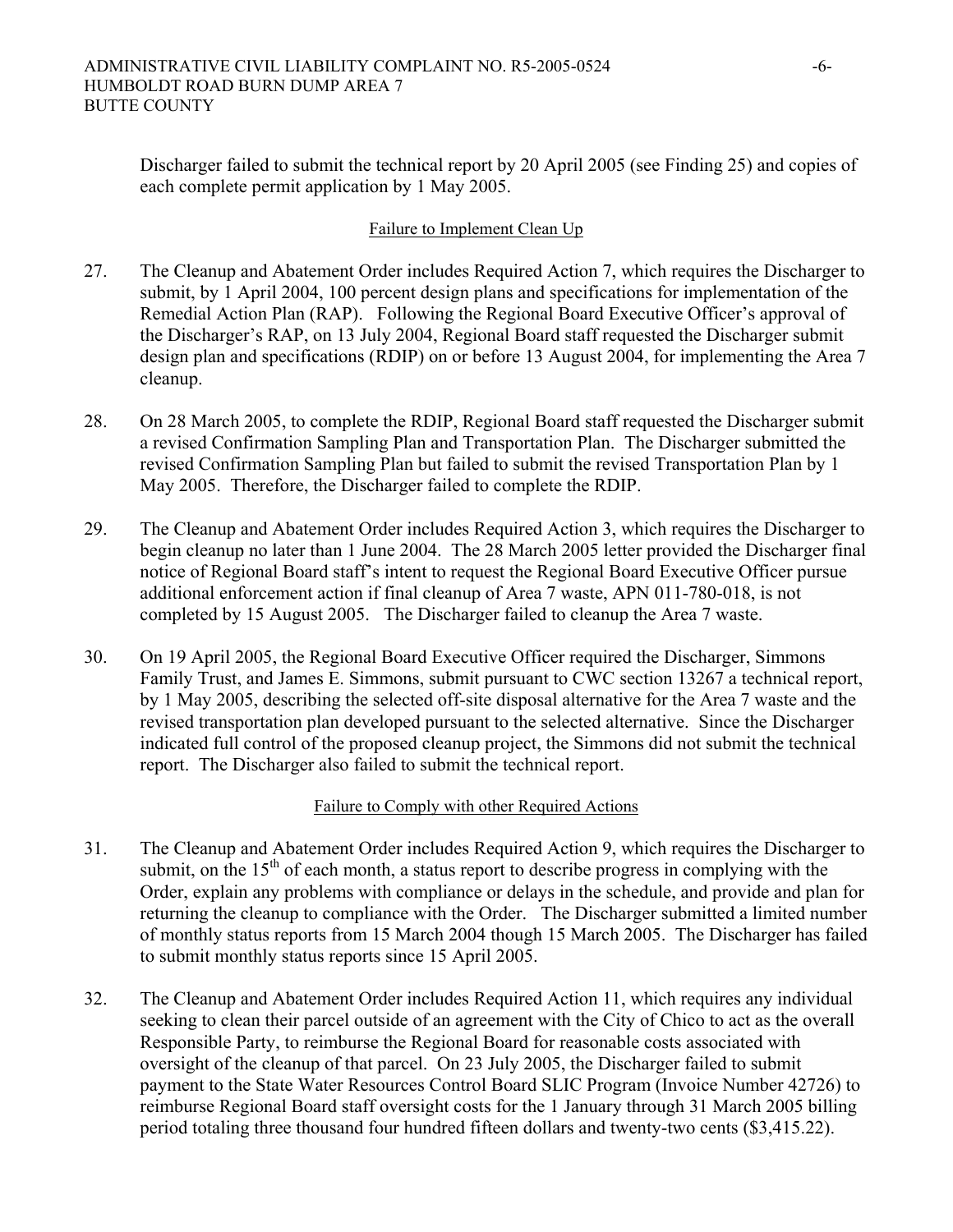33. Cleanup and Abatement Order (CAO) No. R5-2003-0707 states:

"*If the Dischargers violate this Order, the dischargers may be liable civilly in a monetary amount provided by the California Water Code.*"

- 34. On 28 July 2004, in violation of CAO No. R5-2003-0707, the Discharger failed to apply for the necessary permits to remove the Area 7 waste. Although the Discharger notified Regional Board staff, James E. Simmons, and Darwin and Nina Simmons of the Discharger's intent to secure regulatory permits necessary to cleanup the Area 7 waste on APN 011-780-018, the Discharger failed to submit complete timely applications to appropriate regulatory agencies so cleanup work could begin in accordance with the time schedule described in the RDIP.
- 35. On 31 May 2005, in violation of CAO No. R5-2003-0707, the Discharger failed to remove waste from Area 7, APN 011-780-018.
- 36. On 23 July 2005, in violation of CAO No. R5-2003-0707, the Discharger failed to submit payment to reimburse the Regional Board for reasonable costs associated with oversight of cleanup of APN 011-780-014 and 011-780-018.
- 37. CWC Section 13304(a) states:

"*Any person who has discharged or discharges waste into the waters of this state in violation of any waste discharge requirement or other order or prohibition issued by a regional board or the state board, or who has caused or permitted, causes or permits, or threatens to cause or permit any waste to be discharge where it is, or probably will be, discharged into the waters of the state and creates, or threatens to create, a condition of pollution or nuisance, shall upon order of the regional board, clean up such waste or abate the effects of the waste, or, in the case of threatened pollution or nuisance, take other necessary remedial action, including, but not limited to, overseeing cleanup and abatement efforts. A cleanup and abatement order issued by the state board or a*  regional board may require the provision of, or payment for, uninterrupted replacement water service, which may include wellhead treatment, to each affected public water *supplier or private well owner. Upon failure of any person to comply with the cleanup or abatement order, the Attorney General, at the request of the board, shall petition the superior court for that county for the issuance of an injunction requiring the person to comply with the order. In the suit, the court shall have jurisdiction to grant a prohibitory or mandatory injunction, either preliminary or permanent, as the facts may warrant.*"

#### 38. CWC Section 13304(c)(1) states:

"*If the waste is cleaned up or the effect of the waste are abated, or, in the case of threatened pollution or nuisance, other necessary remedial action is taken by any governmental agency, the person or persons who discharged the waste, discharges the waste, or threatened to cause or permit the discharge of the waste within the meaning of subdivision (a), are liable to that government agency to the extent of the reasonable costs actually incurred in cleaning up the waste, abating the effects of the waste, supervising*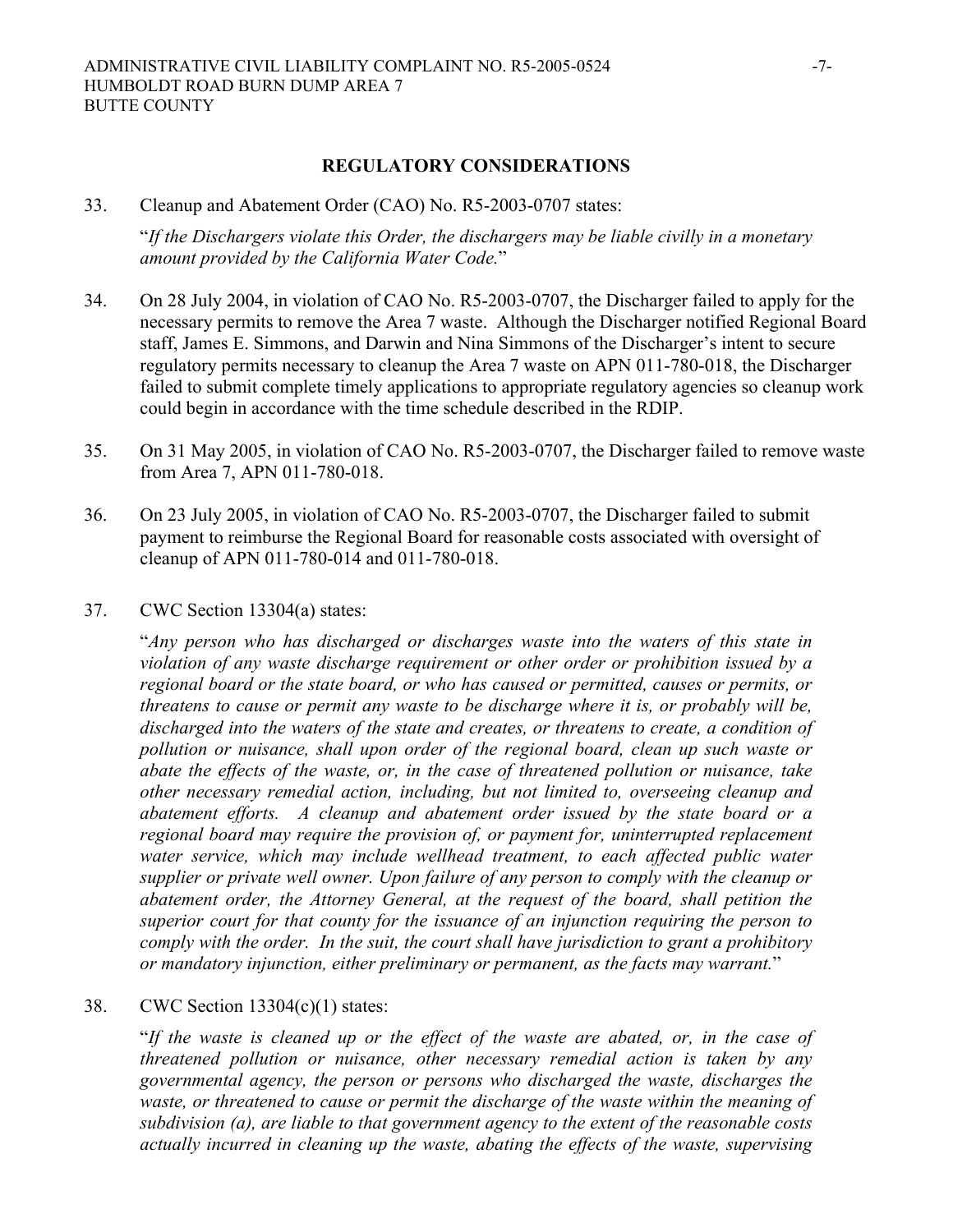*cleanup or abatement activities, or taking other remedial actions. The amount of the costs is recoverable in a civil action by, and paid to, the governmental agency and the state board to the extent of the latter's contribution to the cleanup costs from the State Water Pollution Cleanup and Abatement Account or other available funds.*"

39. CWC Section 13350 states, in part:

 "*(a) Any person who (1) violates any … cleanup and abatement order hereafter issued, reissued, or amended by a regional board …shall be liable civilly, and remedies may be proposed, in accordance with subdivision (d) or (e).* 

*(e) The state board or a regional board may impose civil liability administratively pursuant to Article 2.5 (commencing with Section 13323) of Chapter 5 either on a daily basis or on a per gallon basis, but not both.* 

*(1) The civil liability on a daily basis may not exceed five thousand dollars (\$5,000) for each day the violation occurs.* 

*(B) When there is no discharge, but an order issued by the regional board is violated, except as provided in subdivision (f), the civil liability shall not be less than one hundred dollars (\$100) for each day in which the discharge occurs.* 

*(f) A regional board may not administratively impose civil liability in accordance with paragraph (1) of subdivision (e) in an amount less than the minimum amount specified, unless the regional board makes express findings setting forth the reasons for its action based upon the specific factors required to be considered pursuant to Section 13327.*"

- 40. Since 28 July 2004, the Discharger has failed to obtain the regulatory permits necessary for cleanup of Area 7 waste from APN 011-780-018 to begin and; therefore, as of 23 September 2005, the Discharger has been in violation of the Order for 422 days. Since 15 August 2005, the Discharger has failed to remove waste from Area 7 and; therefore, as of 23 September 2005, the Discharger has been in violation of the Order for 38 days. Since 23 July 2004, the Discharger has failed to submit payment to reimburse Regional Board staff oversight costs for APN 011-780-014 and 011-780-018, and; therefore, as of 23 September 2005 the Discharger has been in violation of the Order for 60 days. The maximum liability that can be imposed by the Regional Board under CWC Section 13350 is \$5,000 for each day and the minimum liability than can be imposed is \$100 for each day. Therefore, the maximum administrative liability is  $$2,600,000$  ((422 + 38 +60) days times  $$5,000$  per day) and the minimum liability is \$52,000 ((422 + 38 + 60) days times \$100 per day).
- 41. Since 15 April 2005, in violation of CAO No. R5-2003-0707, the Discharger has failed to submit status reports on the  $15<sup>th</sup>$  of each month.
- 42. Since 20 April 2005, in violation of CWC section 13267 and CAO No. R5-2003-0707, the Discharger has failed to submit a regulatory permitting technical report for the Area 7 waste.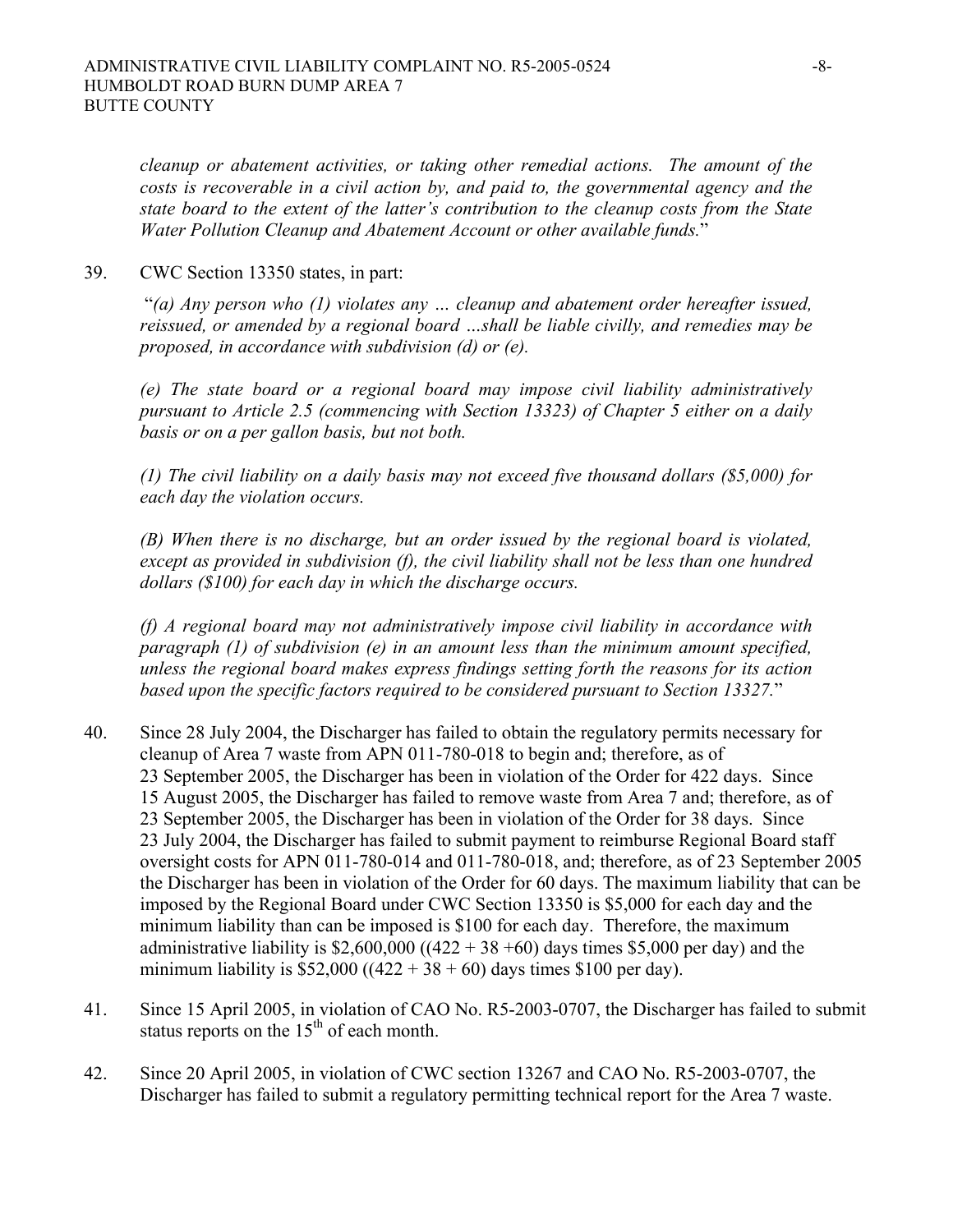- 43. Since 1 May 2005, in violation of CWC section 13267 and CAO NO. R5-2003-0707, the Discharger has failed to submit an off-site disposal alternative/revised transportation plan technical report for the Area 7 waste.
- 44. CWC Section 13268 states:

"*Any person failing or refusing to furnish technical or monitoring program reports as required by subdivision (b) of Section 13267, or failing or refusing to furnish a statement of compliance as required by subdivision (b) of Section 13399.2, or falsifying any information provided therein, is guilty of a misdemeanor and may be liable civilly in accordance with subdivision (b).* 

*(b)(1) Civil liability may be administratively imposed by a regional board in accordance with Article 2.5 (commencing with Section 13323) of Chapter 5 of a violation of subdivision (a) in an amount which shall not exceed one thousand dollars (\$1,000) for each day in which the violation occurs.*"

- 45. Since 15 April 2005, the Discharger has failed to submit monthly status reports and; therefore, as of 23 September 2005, the Discharger has been in violation of CWC Section 13267 for 188 days. Since 20 April 2005, the Discharger has failed to submit a regulatory permitting technical report for the Area 7 waste and; therefore, as of 23 September 2005, the Discharger has been in violation of CWC Section 13267 for 531 days. Since 1 May 2005, the Discharger has failed to submit an off-site disposal alternative/revised transportation plan technical report for the Area 7 waste and; therefore, as of 23 September 2005, the Discharger has been in violation of CWC Section 13267 for 145 days. The maximum liability that can be imposed by the Regional Board under CWC Section 13268 is \$1,000 for each day. Therefore, the maximum administrative civil liability is  $$863,000 ((188 + 531 + 145)$  days times \$1,000 per day).
- 46. As described in Findings 40 and 45, the maximum administrative civil liability allowed pursuant to CWC Section 13350 and 13267 is \$3,463,000 (\$2,600,000 + \$863,000). The minimum administrative liability allowed pursuant to CWC Section 13350 is \$52,000. CWC Section 13267 does not provide for a minimum liability.
- 47. CWC Section 13327 states:

"*In determining the amount of civil liability, the regional board … shall take into consideration the nature, circumstance, extent, and gravity of the violation or violations, whether the discharge is susceptible to cleanup or abatement, the degree of toxicity of the discharge, and, with respect to the violator, the ability to pay, the effect on ability to continue in business, any voluntary cleanup efforts undertaken, any prior history of violations, the degree of culpability, economic benefit or savings, if any, resulting from the violation, and other matters as justice may require.*"

48. Issuance of this Complaint is exempt from the provisions of the California Environmental Quality Act (Public Resources Code Section 21000, et. seq.), in accordance with Section 15321 (a)(2), Title 14, of the California Code of Regulations.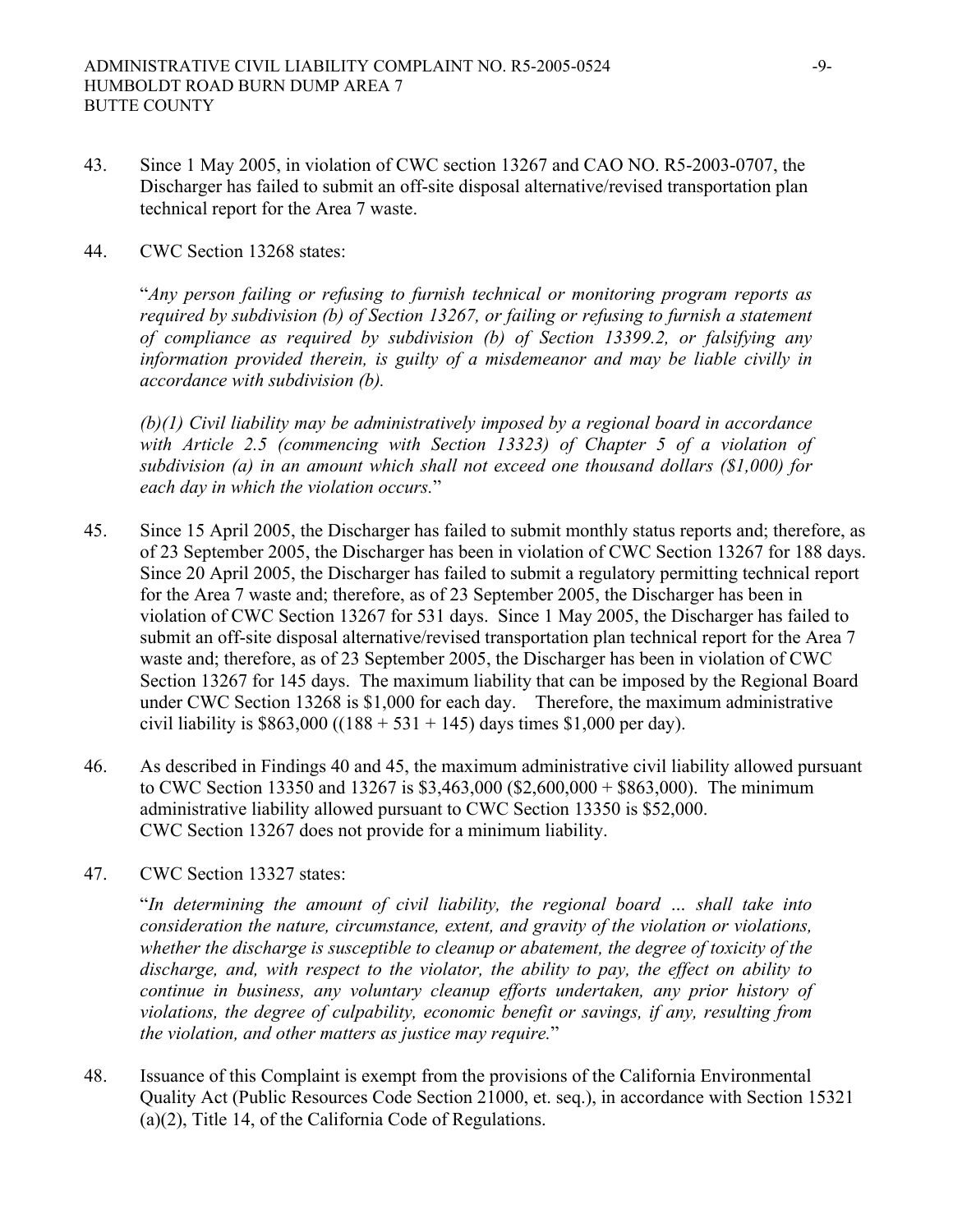### **VIRGINIA L. DRAKE, TRUSTEE, DRAKE REVOCABLE TRUST IS HEREBY GIVEN NOTICE THAT**:

- 1. The Executive Officer of the Regional Board proposes that the Discharger be assessed Administrative Civil Liability in the amount of one hundred thousand dollars (\$100,000). The amount of the liability proposed is greater than the minimum allowed liability required under Section 13350 (e)(1)(B), and takes into account the factors set forth in CWC Section 13327 cited in Finding No. 47, and including consideration of the economic benefit or savings resulting from the violations.
- 2. A hearing shall be held on November 28 and/or 29 or 1 and/or 2 December 2005 unless the Discharger agrees to waive the hearing and pay the proposed civil liability in full.
- 3. If a hearing is held, the Regional Board will consider whether to affirm, reject or modify the proposed Administrative Civil Liability, or whether to refer the matter to the Attorney General for recovery of judicial civil liability.
- 4. In lieu of a hearing, the Discharger may waive the right to a hearing. If you wish to waive the right to a hearing, sign the enclosed waiver and return it with the full amount of civil liability (in a check made payable to the *State Water Resources Control Board Cleanup and Abatement Account*), to the Regional Board's office at 415 Knollcrest Drive, Suite 100, Redding, CA 96002, **by 24 October 2005**.

THOMAS R. PINKOS, Executive Officer

23 September 2005 (Date)